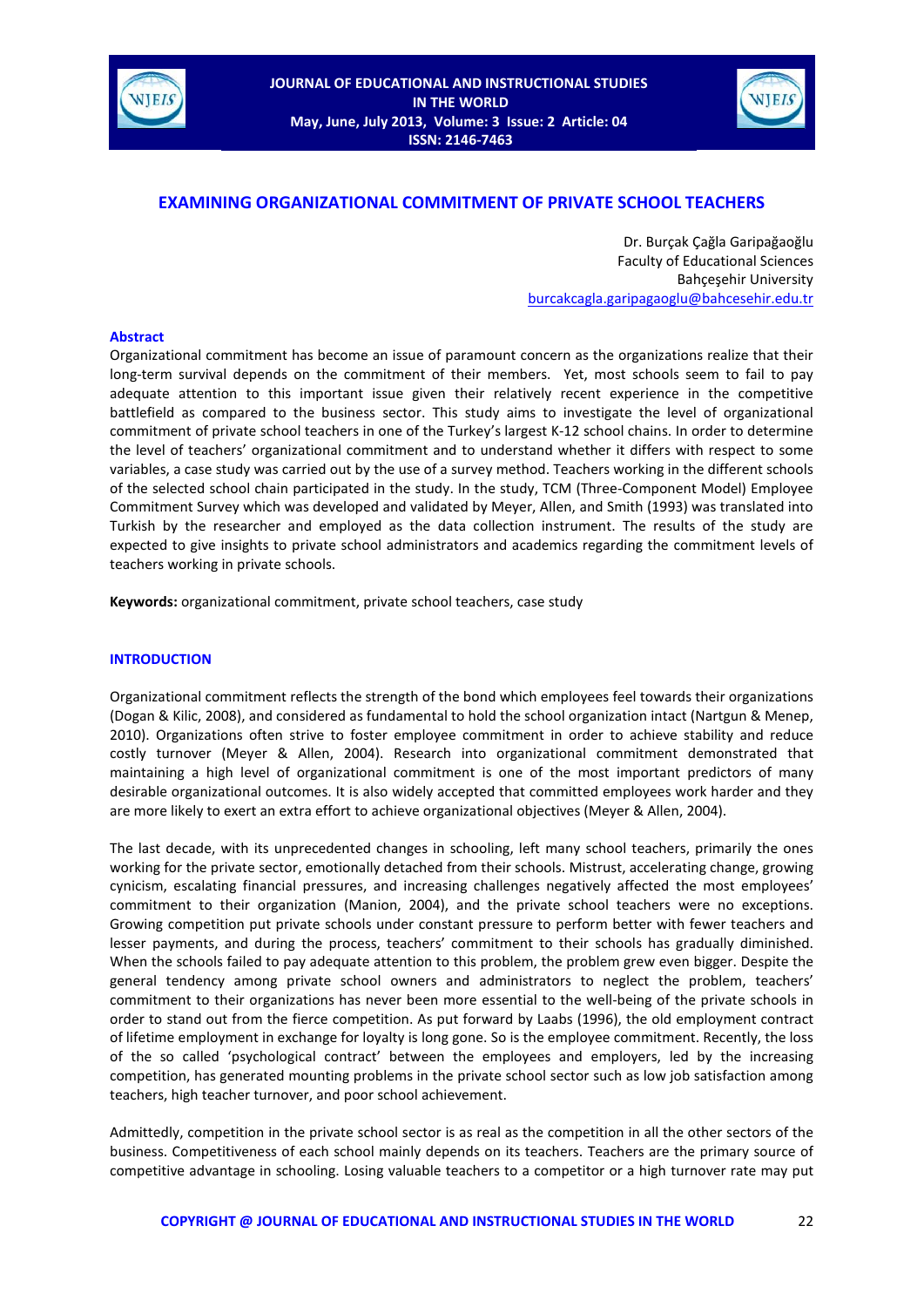

## **JOURNAL OF EDUCATIONAL AND INSTRUCTIONAL STUDIES IN THE WORLD May, June, July 2013, Volume: 3 Issue: 2 Article: 04 ISSN: 2146-7463**



schools at risk, as it can give negative messages to the community in terms of the school's continuity and reliability. Schools need a core of teachers who are committed to the values and the goals of the school and to perform at their maximum potential (Caudron, 1996; Meyer & Allen, 1997 cited in Hawkins, 1998). In general, all schools wish to retain their teachers but it is not without a cost. Pool of talent in the education sector is limited, and just like all other employees in all different sectors, the best teachers are often faced with above average salary offers from the competitors (Mguqulwa, 2008). For many schools, only way to maintain the core group of best teachers is, therefore, to ensure their commitment to the school. Yet, the valuable teachers have considerable opportunity to move from one school to another. Under these conditions, ensuring teachers' commitment is becoming even more problematic, but also one of the most, if not the most important priority of employers in the private school sector. However, recent research regarding the organizational commitment raised a growing concern as to whether or not commitment was a reasonable expectation for organizations to hold for their employees in today's landscape (Hawkins, 1998). Today's organizations, including schools, no longer expect their employees to stay with them for a lifetime, but instead they aim to become 'employers of choice' by offering professional development (Baldry, Hyman, & Scholarios, 2005), and thereby ensuring the employability of their teachers not only within the confines of their own school but at any school. This changing nature of psychological contract can be considered as a new deal in which high commitment can only be induced through a negotiated process of reciprocity (Baldry, Hyman, & Scholarios, 2005). According to Rousseau (1989), work commitment, which is the commitment not to the organization or career, but to the work itself, replaced the organizational commitment. The new working conditions and employment arrangements seem to promote work commitment rather than the development of organizational commitment among employees. Along with those changes all around the world, new age teachers, just like all other employees, seem to demonstrate higher levels of work commitment, instead of organizational commitment. Given the current landscape in education, this might be a quite reasonable choice for teachers, yet it is also one of the biggest challenges need to dealt with care by the school managements. Therefore, whether they realize it or not, nowadays, ensuring organizational commitment has become more important than ever for private schools operating under fierce competition.

#### **Literature Review**

Mowday, Steers and Porter (1979) stated that organizational commitment consists of three important factors: (1) a strong identification with the organizational goals and values; (2) willingness to 'go an extra mile' on behalf of the organization; (3) and lastly a strong desire to remain with the organization. Meyer and Allen (1991), on the other hand, defined organizational commitment from three different perspectives: affective, continuance, and normative commitment. According to Meyer and Allen (2004), employees with a strong affective commitment remain with the organization because they want to do so (desire); those with strong normative commitment stay because they feel they ought to (moral obligation); and those with strong continuance commitment stay because they have to do so (recognition of the costs), otherwise they have to deal with the consequences associated with leaving the organization.

Recently, organizational commitment has been one of the most studied workplace constructs that received a considerable attention from the educational researchers as well as the organizational researchers. There are growing number of studies devoted to identify both the antecedents and the outcomes of organizational commitment. A great deal of research has been conducted that attempts to link organizational commitment with desirable work outcomes such as increased employee satisfaction, improved attendance, improved job performance, and a reduction in employee turnover (Shore & Martin, 1989). For instance, organizational commitment has been conceptualized as "a psychological state that binds the individual to the organization" by Allen and Meyer (1990, p.14), which in turn decreases the likelihood of employee turnover (Allen & Meyer, 1990; Tett & Meyer, 1993; Meyer, Stanley, Herscovitch, & Topolnytsky, 2002). Likewise, Baruch (1998) stated that high organizational commitment lead to organizations gain workforce stability in terms of fewer turnovers, and more attendance. Other studies also found a negative relationship between the some dimensions of organizational commitment and employee burnout (see Chuo, 2003; Çetin, Basım, & Aydoğan, 2011; Güneş, Bayraktaroğlu, & Kutanis, 2009; Tan & Akthar, 1998). However, Meyer and Allen (2004) assert that the impact of organizational commitment on performance is still unclear and needs to be studied further. On the other hand, great number of research has been conducted attempting to identify the antecedents of organizational commitment. For example, Hawkins (1998) identified perceived autonomy, perceived organizational support,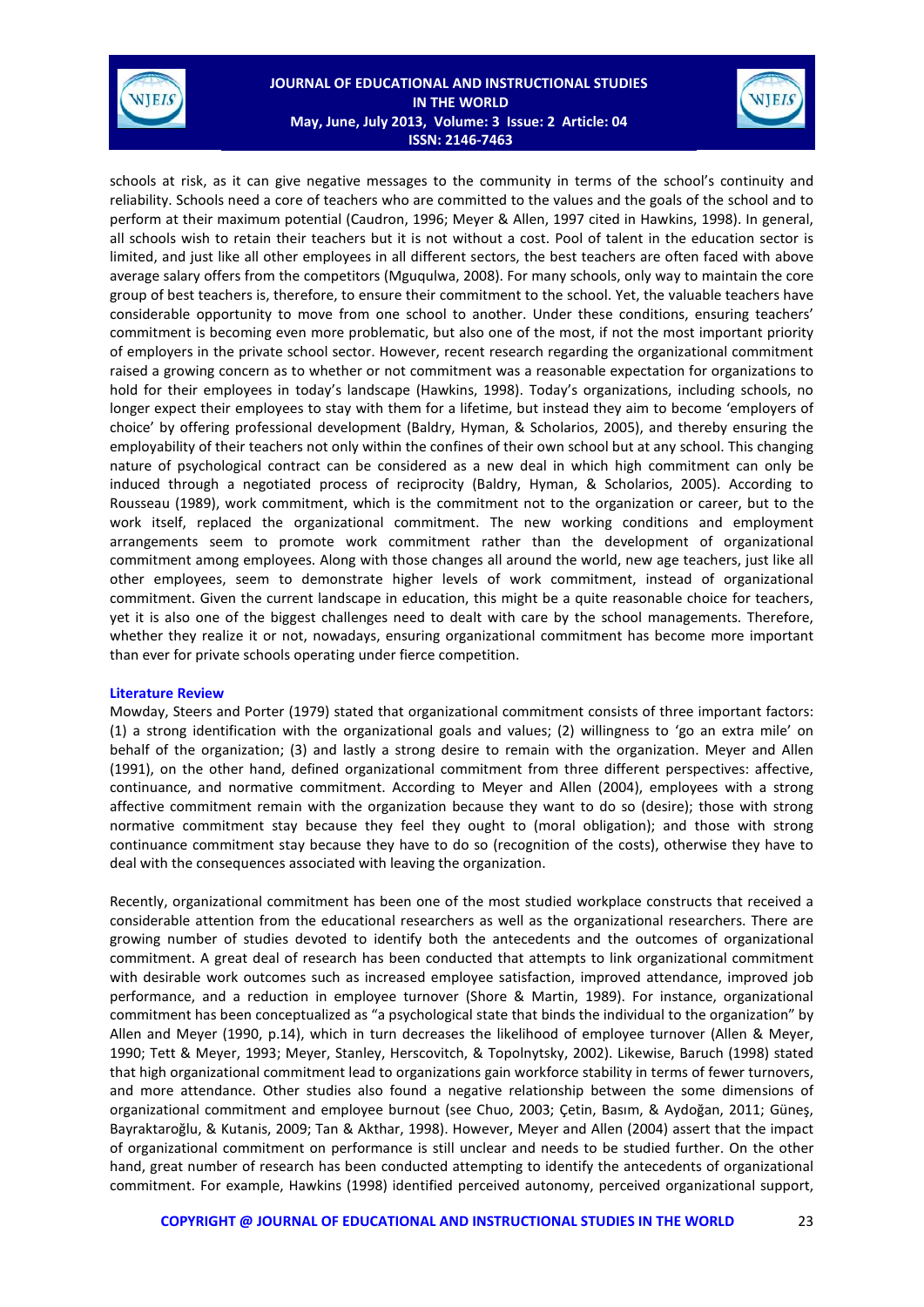

## **JOURNAL OF EDUCATIONAL AND INSTRUCTIONAL STUDIES IN THE WORLD May, June, July 2013, Volume: 3 Issue: 2 Article: 04 ISSN: 2146-7463**



and perceived support as the primary predictors of organizational commitment in his study done with the high school principles. Nevertheless, most importantly, up-to date review of the literature demonstrate that organizations with committed employees have a significant competitive advantage and a higher rate of survival compared to organizations with less committed employees (Aityan & Gupta, 2012). Therefore, it is widely accepted that committed employees are valuable assets that must be retained within the organization. However, as pointed out by Aityan and Gupta (2012), commitment cannot be expected without reciprocity. To expect a high level of commitment from employees, an organization is expected to show a similar or even higher level of commitment to its employees (Aityan & Gupta, 2012). Most of the time, however, this is not the case in most of the organizations, and Turkish schools are no exceptions. The present study, therefore, aims to understand the level of Turkish private school teachers' commitment to their schools with a case study conducted in one of the biggest K-12 chain schools in Turkey.

#### **METHODOLOGY**

A descriptive, cross-sectional type of research design was used in the study. In order to collect the quantitative data, a case study was carried out by the use of a survey method in one of the largest K-12 school chains in Turkey. The data was analyzed in SPSS 19 by the use of descriptive statistics, t-tests and ANOVA test.

## **Participants and Procedure**

A total of 146 teachers from one of the largest school chains in Turkey participated in the study. Table 1 summarizes the respondent characteristics in terms of gender, age, marital status, education, grade level taught, work experience at the current school, and total work experience.

|        |                      | f   | %    |                       |                   |     | %        |
|--------|----------------------|-----|------|-----------------------|-------------------|-----|----------|
| gender | Female               | 111 | 76   | Education             | Bachelor's degree | 100 | 68.5     |
|        | Male                 | 35  | 24   |                       | Master/Phd degree | 46  | 31.5     |
| Age    | $25$                 | 24  | 16.4 | Current work          | 1-5 years         | 67  | 45.9     |
|        | $25 - 30$            | 57  | 39   | experience            | 6-10 years        | 48  | 32.9     |
|        | $36 - 45$            | 43  | 29.5 |                       | $11-15$ years     | 31  | 21.2     |
|        | >45                  | 22  | 15.1 |                       | >15 years         | 0   | $\Omega$ |
| Grade  | Kindergarten         | 41  | 28.1 | <b>Total work</b>     | 1-5 years         | 28  | 19.2     |
| level  | Primary (K1-K4)      | 32  | 21.9 | experience            | 6-10 years        | 46  | 31.5     |
| taught | Secondary(K5-K8)     | 43  | 29.5 |                       | $11-15$ years     | 46  | 31.5     |
|        | High school (K9-K12) | 30  | 20.5 |                       | >15 years         | 26  | 17.8     |
|        |                      |     |      | <b>Marital status</b> | Single            | 67  | 45.9     |
|        |                      |     |      |                       | Married           | 79  | 54.1     |

Table 1: *Respondent characteristics (n=146)*

No incentives were provided for the participants and the participation was completely voluntary. Participants were first required to complete the questions asking for demographic information, and then were asked to indicate how much they agree with the statements measuring their commitment level to their organizations.

#### **Measure**

The present study employed the TCM Employee Commitment Survey which was developed and validated by Meyer, Allen, & Smith (1993). 18-item, 7-point Likert type scale measures three forms of employee commitment to an organization: desire-based (affective commitment), obligation-based (normative commitment) and cost-based (continuance commitment) (Meyer & Allen, 2004). The survey includes three 6 item sub-scales: (1) the Affective Commitment Scale (ACS), (2) the Normative Commitment Scale (NCS) and (3) the Continuance Commitment Scale (CCS). Each sub-scale can be scored separately in order to identify the "commitment profile" of employees within an organization (Meyer & Allen, 2004). The scale was translated into Turkish by the researcher by the combination of back and parallel translation.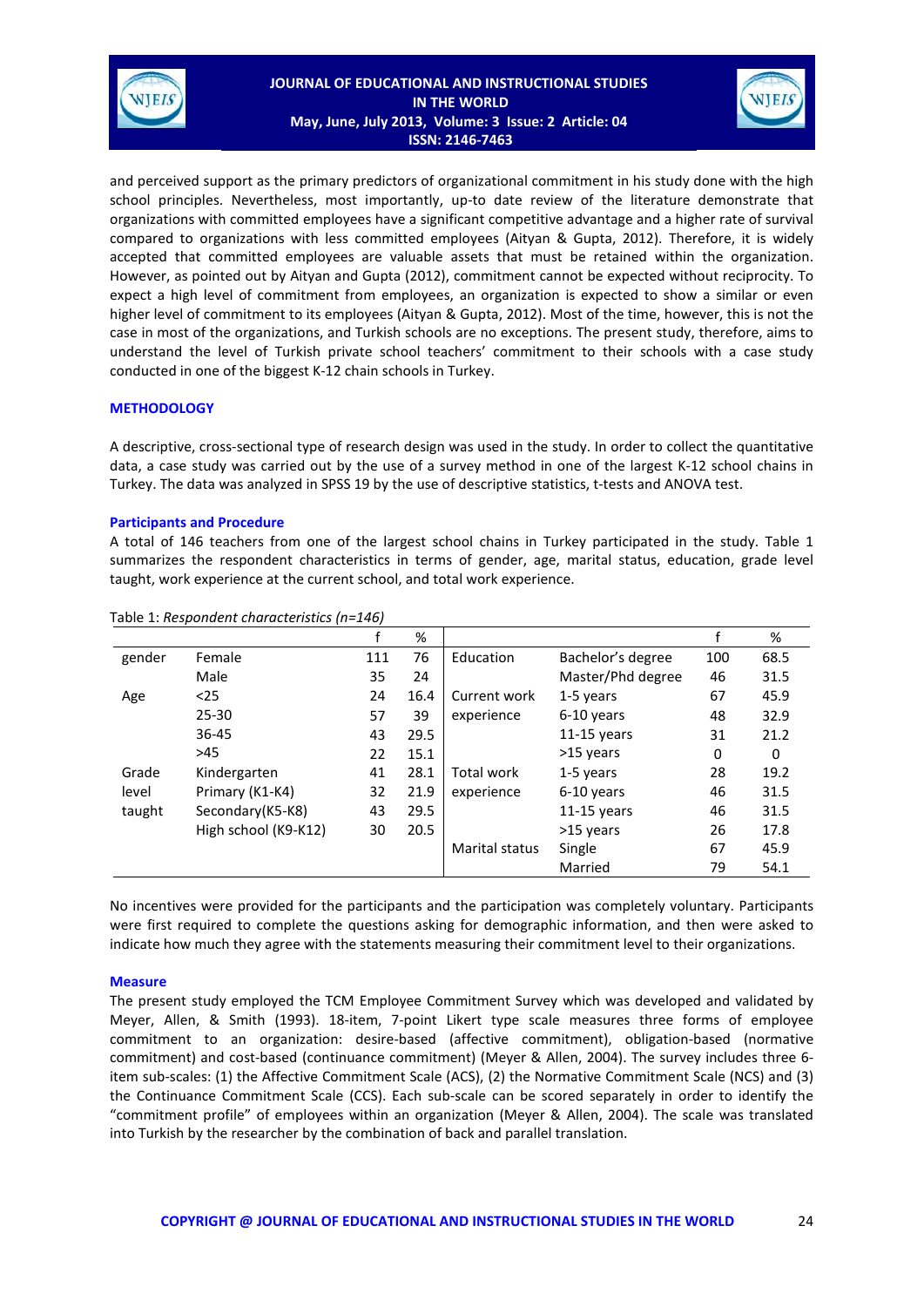



## **FINDINGS**

Table 2 shows the descriptive statistics, and the Cronbach's alpha reliabilities for the constructs used in present study. The mean score of 4.47 obtained from the 7-point likert type TCM Employee Commitment scale indicates that our sample had an average level of commitment towards their school. Internal consistencies of the scales used in the study are found to be high enough (above .70) to continue with further analyses.

| Table 2: Descriptive statistic of the TCM Employee Commitment scale with Cronbach's alpha reliabilities |  |
|---------------------------------------------------------------------------------------------------------|--|
| (n=146)                                                                                                 |  |

| Scale                              | N of items | Mean | SD   | Cronbach's Alpha |
|------------------------------------|------------|------|------|------------------|
| TCM Employee Commitment scale      | 18         | 4.47 | 1.07 | .922             |
| Affective Commitment Scale (ACS)   | b          | 4.83 | 1.49 | .913             |
| Normative Commitment Scale (NCS)   | ь          | 3.72 | 0.93 | .799             |
| Continuance Commitment Scale (CCS) | h          | 4.87 | 1.40 | .884             |

Table 2 shows the analysis of the TCM Employee Commitment scale with respect to gender, age, marital status, education, grade level taught, work experience at the current school, and total work experience.

|                          |                      | N   | X    | Sd.  | t/F       |  |
|--------------------------|----------------------|-----|------|------|-----------|--|
| Gender                   | Female               | 111 | 4.53 | 1.03 |           |  |
|                          | Male                 | 35  | 4.31 | 1.22 | 1.047     |  |
| <b>Marital status</b>    | Single               | 67  | 4.24 | 1.06 | $-2.449*$ |  |
|                          | Married              | 79  | 4.67 | 1.05 |           |  |
| Education                | Bachelor             | 100 | 4.63 | 0.82 |           |  |
|                          | Master/PhD.          | 46  | 4.14 | 1.44 | $2.148*$  |  |
| Age                      | $25$                 | 24  | 4.38 | 1.23 |           |  |
|                          | $25 - 30$            | 57  | 4.43 | 1.13 | 0.390     |  |
|                          | 36-45                | 43  | 4.62 | 0.95 |           |  |
|                          | >45                  | 22  | 4.39 | 1.07 |           |  |
| Grade level taught       | Kindergarten         | 41  | 4.10 | 1.09 |           |  |
|                          | Primary (K1-K4)      | 32  | 4.80 | 1.02 | $4.317*$  |  |
|                          | Secondary(K5-K8)     | 43  | 4.33 | 1.01 |           |  |
|                          | High school (K9-K12) | 30  | 4.83 | 1.04 |           |  |
| Current work experience  | 1-5 years            | 67  | 4.28 | 1.08 |           |  |
|                          | 6-10 years           | 48  | 4.47 | 1.08 | 3.668*    |  |
|                          | >10 years            | 31  | 4.90 | 1.07 |           |  |
| Total work experience    | 1-5 years            | 28  | 4.19 | 0.22 |           |  |
|                          | 6-10 years           | 46  | 4.29 | 1.15 |           |  |
|                          | $11-15$ years        | 46  | 4.70 | 1.01 | 2.223     |  |
|                          | >15 years            | 26  | 4.71 | 0.83 |           |  |
| <b>Notes:</b> $p < 0.05$ |                      |     |      |      |           |  |

Table 3: *Analysis of the scales with respect to demographic data (n=146)*

In order to investigate whether gender makes a difference in terms of employee commitment, independent sample t-test was conducted. As can be seen on Table 3, no significant difference has been found between male and female participants in terms of their commitment towards their current school [t  $(144) = 1.05$ , p>0.05]. With respect to marital status, results of the independent sample t-test indicated a significant difference between single and married participants on TCM Employee Commitment scale [t (144) = -2.45, p<0.05]. Married participants (m=4.67, sd=1.05) scored significantly higher than single participants (m=4.24, sd=1.06) on TCM Employee Commitment scale. As far as education is concerned, participants with a bachelor degree (m=4.63, sd=0.82) scored significantly higher [t (144) = 2.15, p<0.05] than the participants with a master or doctorate degree (m=4.14, sd=1.44) on TCM Employee Commitment scale. Furthermore, one way ANOVA tests indicated no significant difference between the commitment levels of participants in terms of age [F (3,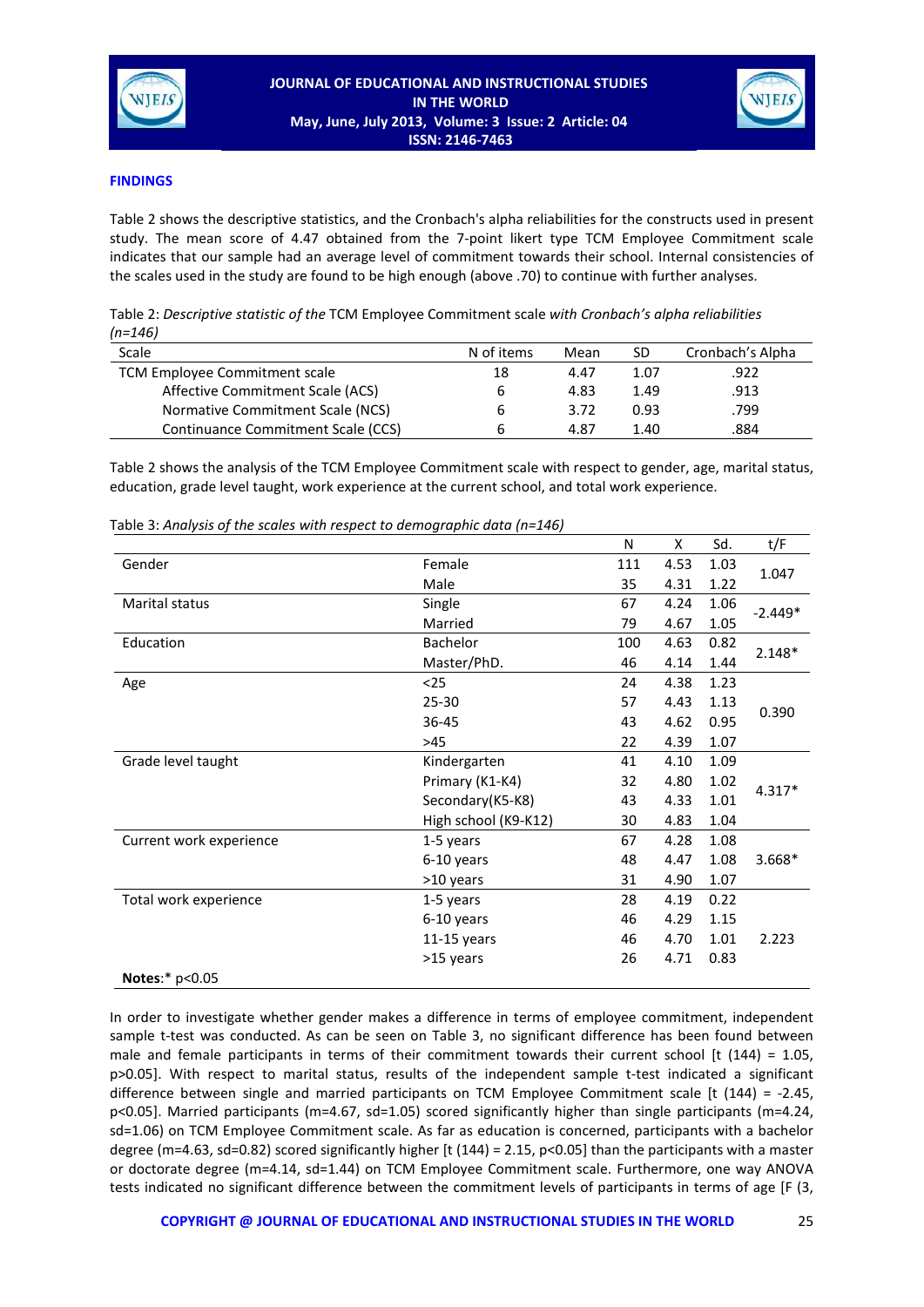



142) = 3.90, p>0.05] and total work experience [F (3, 142) = 2.22, p>0.05]. On the other hand, one way ANOVA test results indicated a significant difference between participants' level of commitment in terms of grade level taught [F (3, 142) = 4.32, p<0.05] and current work experience [F (2, 143) = 3.67, p<0.05]. Kindergarten teachers (m=4.10, sd=1.09) scored significantly lower than both primary school teachers (m=4.80, sd=1.02) and high school teachers (m=4.83, sd=1.04) on TCM Employee Commitment scale. Furthermore, participants working for their current school for more than 10 years (m=4.90, sd=0.96) scored significantly higher than the participants working for their current school for less than 5 years (m=4.28, sd=1.08).

## **DISCUSSION AND CONCLUSIONS**

The results of the study demonstrated that teachers' commitment towards their school was only at average. Teachers scored lowest on the normative commitment sub-scale while they scored highest on the continuance commitment sub-scale, indicating that teachers' commitment towards their school mostly derives from the costs associated with leaving the organization. This finding is especially important as it signals that given the chance, teachers may easily accept the more competitive offer from a competitor and quit their current job. Research regarding employee commitment state that the most desirable types of employee commitment can be listed as affective, normative, and the continuance commitment respectively (Brown, 2003). Therefore, school administrators must especially think of ways to improve the affective commitment of their teachers. Otherwise, in the current climate of fierce competition, they might risk to lose their most valuable teachers to their competitors. The study also investigated whether employee commitment differed with respect to some demographic variables.

According to the results of the study, teachers' commitment to their organizations did not differ by gender, age or total work experience. On the other hand, research findings indicated that teachers' commitment significantly differed by the participants' marital status, education level, grade level taught by the participants, and years of current work experience. First, married participants were significantly more committed than the single participants. This can be explained by the fact that married people tend to be more conservative and settled down with respect to single people who tend to be in a state of constant quest. Second, participants with a bachelor degree seemed to be significantly more committed to their organization compared to the participants with a master or doctorate degree. This finding seems to confirm the study of Demir and Buğdaycı (2011) who stated that high school graduates are more committed to their organizations than graduates having master degrees. The reason behind this might be that as the level of education increases employees tend to feel that they might have more or better opportunities outside. Conversely, since they are already less committed to their current organization, the employees strive to increase their education level to increase their chances of employability elsewhere.

Another finding indicated that kindergarten teachers scored significantly lower than both primary school teachers and high school teachers. This situation can be explained by the fact that kindergarten teachers have wider work opportunities with respect to other teachers. Finally, research findings also indicated that participants working for their current school for more than 10 years seemed to be more committed than the participants working for their current school for less than 5 years. This is quite an acceptable finding, because, as the people spend more time with their organization, they tend to develop stronger bonds with their organization, and hence, they become more committed. The findings of the study demonstrate that school administrators must exert more effort to increase their teachers' commitment to their school; they should especially focus on the development of affective commitment.

**WJEIS's Note:** This article was presented at 4<sup>th</sup> International Conference on New Trends in Education and Their Implications - ICONTE, 25-27 April, 2013, Antalya-Turkey and was selected for publication for Volume 3 Number 2 of IJONTE 2013 by WJEIS Scientific Committee

#### **REFERENCES**

Aityan, S.K. & Gupta, T. K. P. (2012). Challenges of employee loyalty in corporate America. *Business and Economic Journal, 2012*(BEJ-55), 1-13.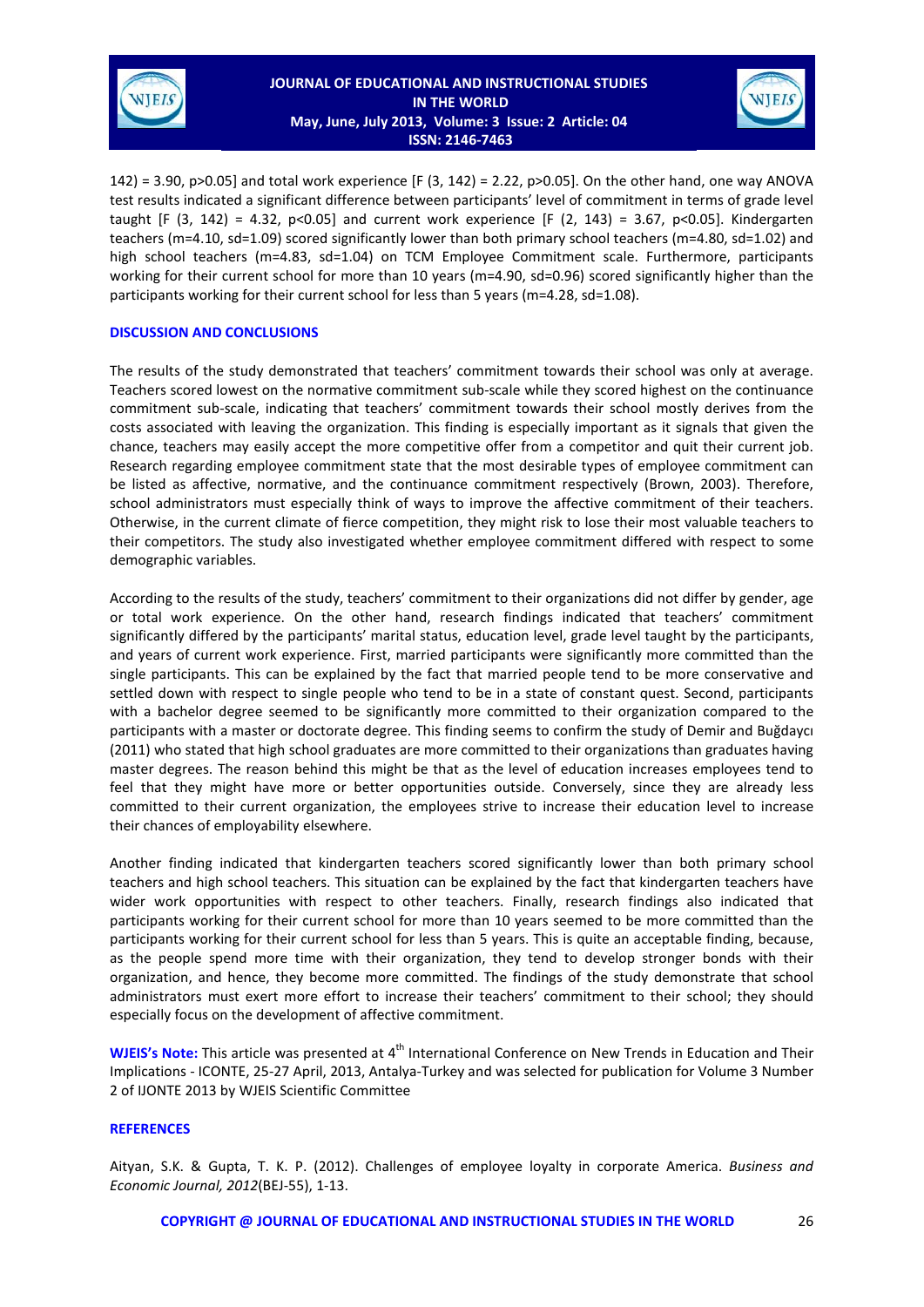



Allen, N. J. & Meyer, J. P. (1990). The measurement and antecedents of affective, continuance and normative commitment. *Journal of Occupational Psychology, 63*(1), 1-18.

Baldry, C. , Scholarios, D.M., & Hyman, J. (2005) Organisational commitment among software developers. In: Management, Labour Process and Software Development. Reality bytes. Routledge, pp. 168-195. ISBN 041532047X.

Brown, B.B. (2003). Employees' organizational commitment and their perception of supervisors' relationsoriented and task-oriented leadership behaviors (Unpublished doctoral dissertation). Falls Church, Virginia.

Chuo, S. (2003). The Relationship Between Organizational Commitment and Burnout (Unpublished doctoral dissertation). Alliant International University, Los Angeles.

Çetin, F, Basım, H. N., & Aydoğan, O. (2011). Örgütsel bağlılığın tükenmişlik ile ilişkisi üzerine bir araştırma [The relationship between organizational commitment and burnout]. *Selçuk Üniversitesi Sosyal Bilimler Enstitüsü Dergisi*, *25*, 61-70.

Demir, H. & Buğdaycı, S. (2011). Levels of organizational commitment for federation employees. *Nigde University Journal of Physical Education and Sport Sciences. 5*(3), 215-223.

Dogan, S. & Kilic, S. (2008). Örgütsel bağlılığın sağlanmasında personel güçlendirmenin yeri ve önemi [The situation and importance of empowerment in obtaining organizational commitment]. *Erciyes Üniversitesi İktidadi ve İdari Bilimler Fakültesi Dergisi, 29,* 37-61.

Güneş, İ., Bayraktaroğlu, S., Kutanis, R. Ö. (2009). Çalışanların örgütsel bağlılık ve tükenmişlik düzeyleri arasındaki ilişki: Bir devlet üniversitesi örneği [A relationship on organizational commitment of employees and burnout level: Sample from a state university]. *Süleyman Demirel Üniversitesi İktisadi ve İdari Bilimler Fakültesi Dergisi [Süleymen Demirel University the Journal of Faculty of Economics and Administrative Sciences]*, *14*(3), 481-497.

Hawkins, W. D. (1998). *Predictors of affective organizational commitment among high school principles*  (Unpublished doctoral dissertation). Virginia Polytechnic Institute and State University, Virginia.

Laabs, J.J. (1996). Embrace today's new deal. *Personnel Journal, 75*(8), 60-66.

Manion, J. (2004). Nurture a culture of retention. *Nursing Management, 35*(4), 28-39.

Meyer, J. P. & Allen, N. J. (1991). A three component conceptualization of organizational commitment. *Human Resource Management Review, 1*(1), 61-89.

Meyer, J. P. & Allen, N. J. (2004). *TCM employee commitment survey academic users guide.* London: Univerity of Western Ontario.

Meyer, J. P., Allen, N.J., & Smith, C. A. (1993). Commitment to organizations and occupations: Extension and test of a three-component model. *Journal of Applied Psychology, 78*(4), 538-551.

Meyer, J. P., Stanley, D. J., Herscovitch, L., & Topolnytsky, L. (2002). Affective, continuance and normative commitment to the organization: A meta-analysis of antecedents, correlates, and consequences. *Journal of Vocational Behavior, 61*(1), 20- 52.

Mguqulwa, N. (2008). The relationship between organisational commitment and work performance in an agricultural company (Unpublished master thesis). University of South Africa, Hatfield.